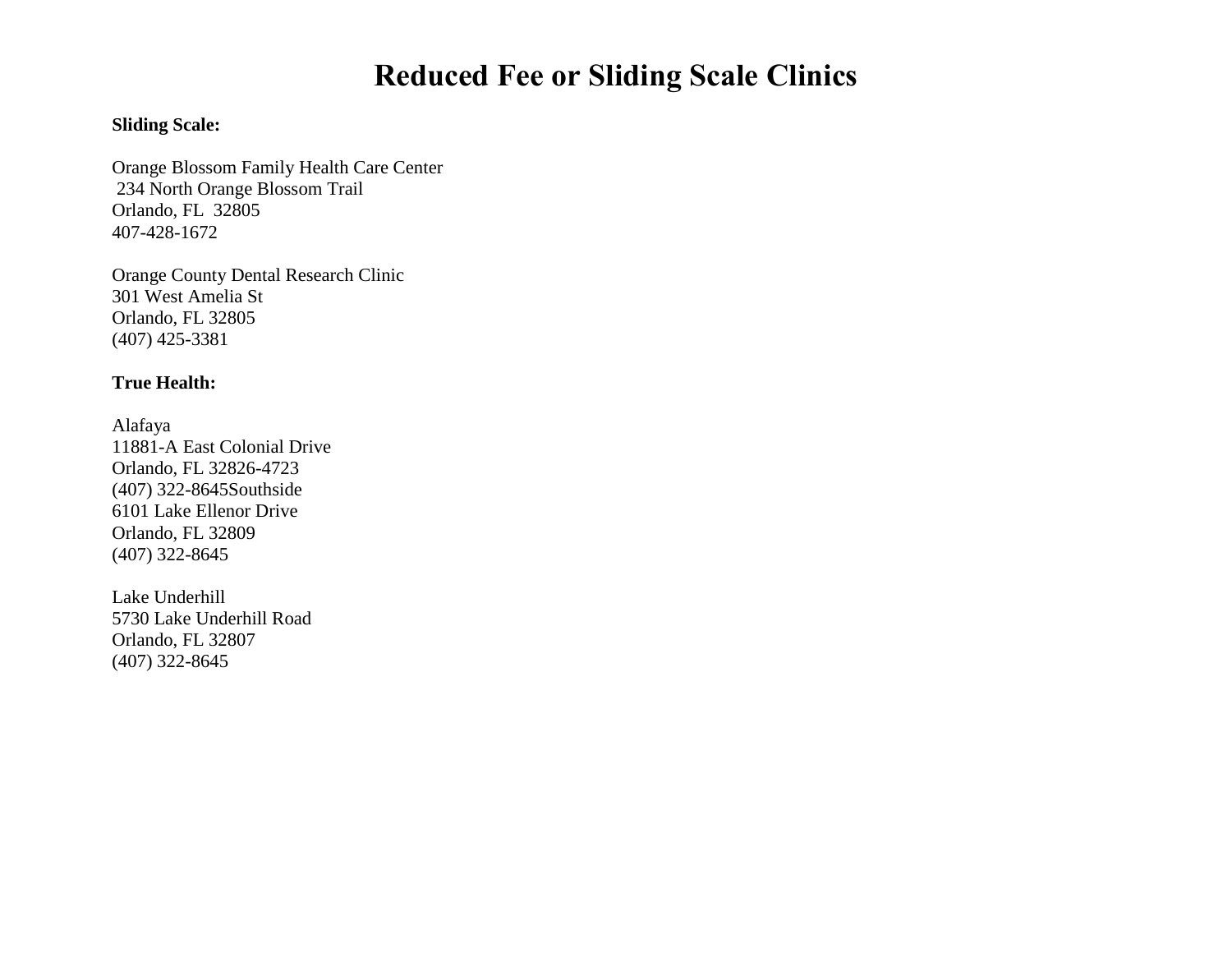#### **Community Health Centers:**

Apopka Dental Care 210 E Seventh St Apopka, FL 32703

[Eatonville](http://www.chcfl.org/locations/eatonville/) Family & dental care 434 w Kennedy Blvd, Suite d Orlando, FL 32810

Lake [Ellenor](http://www.chcfl.org/locations/lake-ellenor/) Pediatric dental & adult emergency dental care 6101 Lake Ellenor drive #106 Orlando, FL 32809

[Meadow](http://www.chcfl.org/locations/meadow-woods/) Woods Children's medical & dental care 849 Greenway Professional Ct Orlando, FL 32824

Pine [Hills](http://www.chcfl.org/locations/pine-hills/) Pediatric dental care 1800 Mercy Dr, 2nd Floor Orlando, FL 32808

[South](http://www.chcfl.org/locations/south-lake/) Lake Family, pediatric & dental care 1296 w Broad St Groveland, FL 34736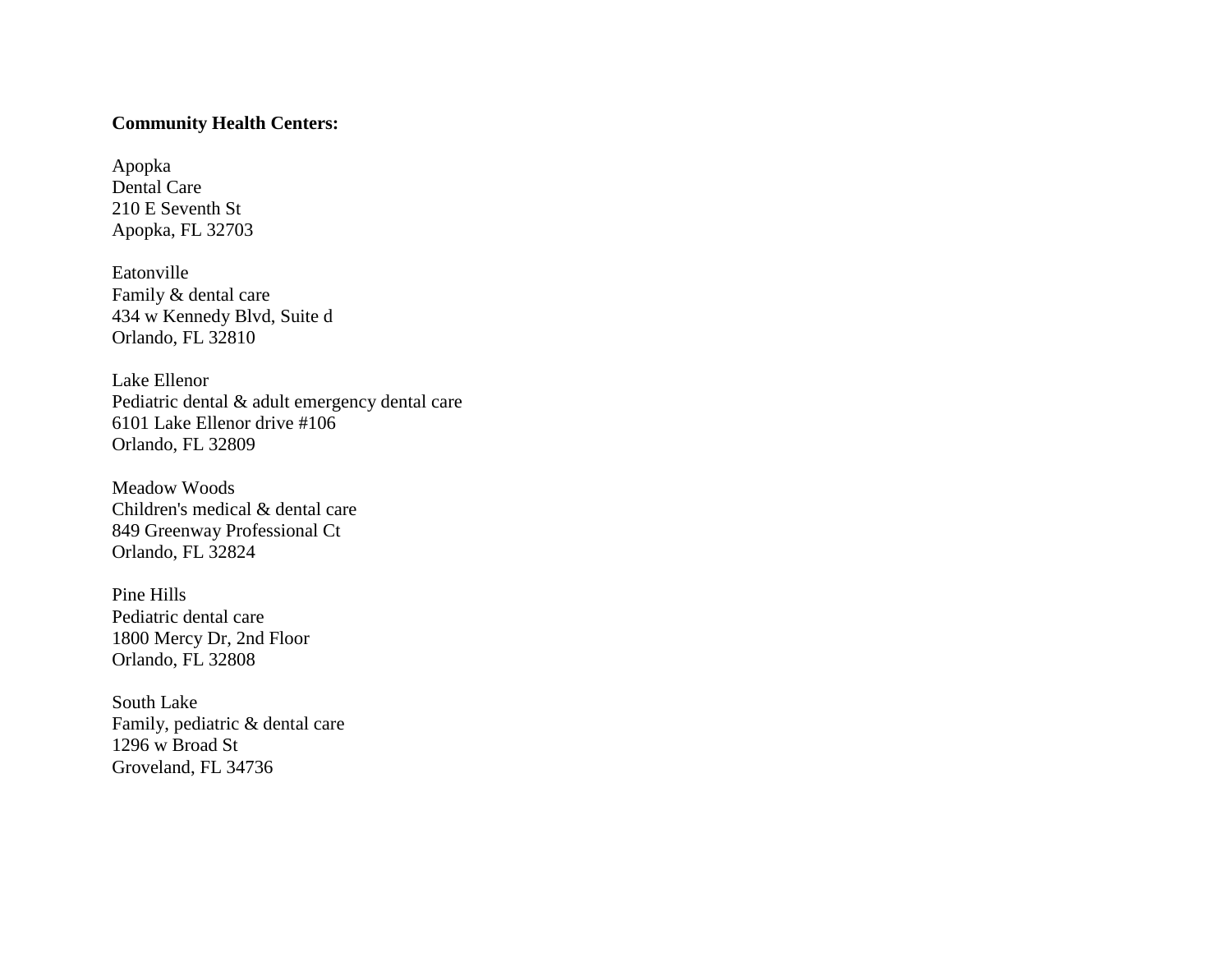Winter [Garden](http://www.chcfl.org/locations/winter-garden/) Child and Adult dental care 13275 W. Colonial Dr. Winter Garden, FL 34787

#### **Children only:**

Hoffner Dental Clinic 5449 S. Semoran Blvd Suite 19B Orlando, FL 32822 (407) 254-1925 Accepts Medicaid

Osceola County Health Department 1875 Boggy Creek Rd. Kissimmee, FL 34744 407-343-2160 Accepts Medicaid

Seminole County Health Department Sanford Clinic 400 W. Airport Blvd. Sanford, FL 32773 407-665-3346 Accepts Medicaid

#### **Dental Hygiene:**

Valenica College Hygiene Program 1800 S. Kirkman Road, AHS Building